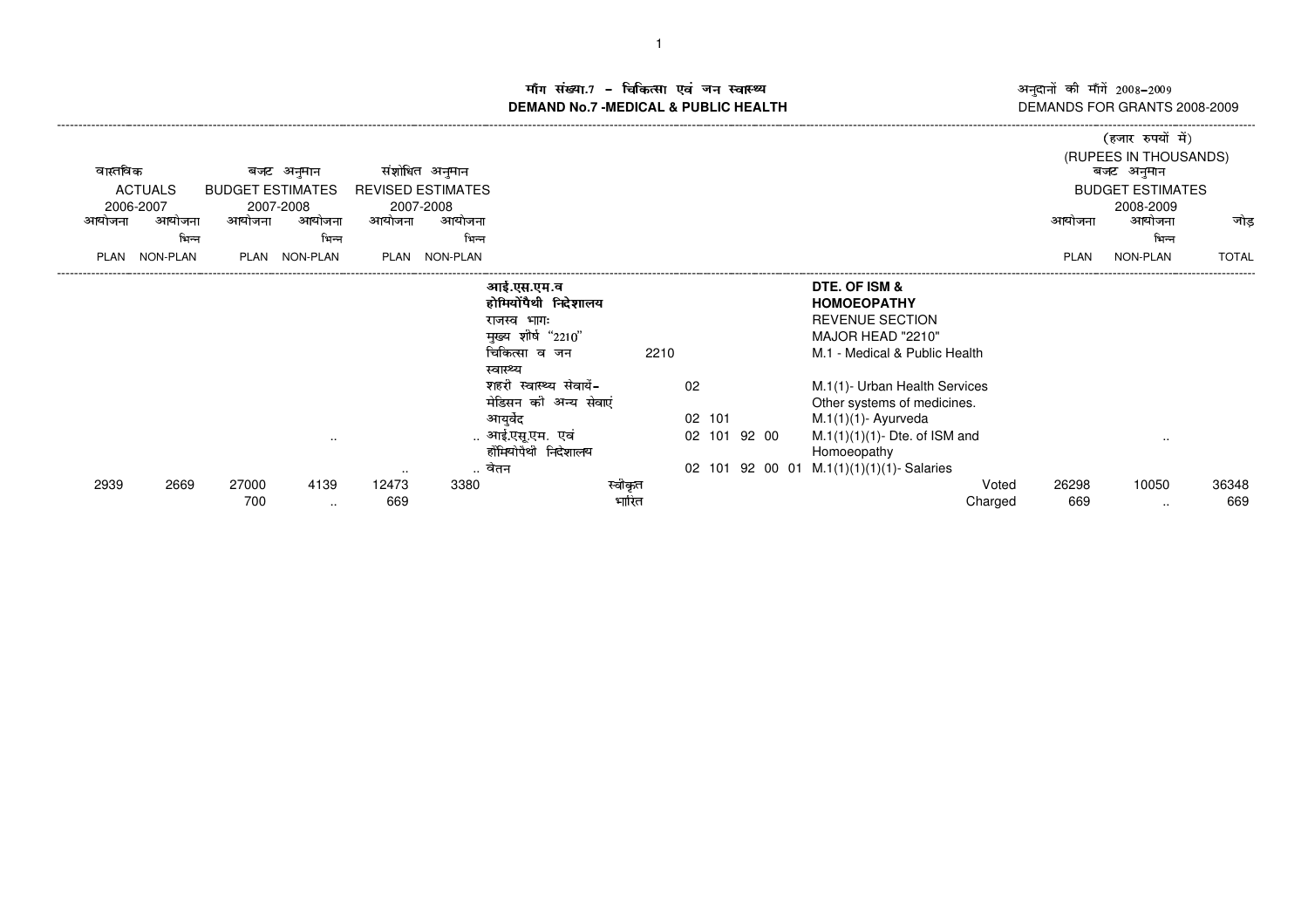Iग संख्या.7 – चिकित्सा एवं जन स्वास्थ्य<br>IAND No.7 MEDICAL & DURLIC HEALTH **DEMAND No.7 -MEDICAL & PUBLIC HEALTH**

----------------------------------------------------------------------------------------------------------------------------------------------------------------------------------------------------------------------------------------------------------------------------------------------

óôñôõö÷øùôúûõö <sup>ü</sup>ýýþÿ <sup>ü</sup>ýý DEMANDS FOR GRANTS 2008-2009

|               |                     |                         |                     |                        |                          |                                                  |         |  |  |                                                             |             | (हजार रुपयों में)       |              |
|---------------|---------------------|-------------------------|---------------------|------------------------|--------------------------|--------------------------------------------------|---------|--|--|-------------------------------------------------------------|-------------|-------------------------|--------------|
|               |                     |                         |                     |                        |                          |                                                  |         |  |  |                                                             |             | (RUPEES IN THOUSANDS)   |              |
| वास्तविक      |                     |                         | बजट अनुमान          |                        | संशोधित अनुमान           |                                                  |         |  |  |                                                             |             | बजट अनुमान              |              |
|               | <b>ACTUALS</b>      | <b>BUDGET ESTIMATES</b> |                     |                        | <b>REVISED ESTIMATES</b> |                                                  |         |  |  |                                                             |             | <b>BUDGET ESTIMATES</b> |              |
| आयोजना        | 2006-2007<br>आयोजना | आयोजना                  | 2007-2008<br>आयोजना | आयोजना                 | 2007-2008<br>आयोजना      |                                                  |         |  |  |                                                             | आयोजना      | 2008-2009<br>आयोजना     | जोड          |
|               | भिन्न               |                         | भिन्न               |                        | भिन्न                    |                                                  |         |  |  |                                                             |             | भिन्न                   |              |
|               | <b>NON-PLAN</b>     | <b>PLAN</b>             | <b>NON-PLAN</b>     | PLAN                   | <b>NON-PLAN</b>          |                                                  |         |  |  |                                                             | <b>PLAN</b> | NON-PLAN                | <b>TOTAL</b> |
| PLAN          |                     |                         |                     |                        |                          |                                                  |         |  |  |                                                             |             |                         |              |
| 45            | 44                  | 200                     | 100                 | 50                     |                          | 30 घरेलू यात्रा व्यय                             |         |  |  | 02 101 92 00 11 M.1(1)(1)(1)(2)-Domestic Travel             | 50          | 120                     | 170          |
|               |                     |                         |                     |                        |                          |                                                  |         |  |  | Expenses                                                    |             |                         |              |
| 851           | 1192                | 6000                    | 1800                | 1764                   |                          | 1780 कार्यालय व्यय                               |         |  |  | 02 101 92 00 13 M.1(1)(1)(1)(3)- Office Expenses            | 1764        | 1830                    | 3594         |
| 39            | $\sim$              | 500                     | 20                  | 30                     |                          | 20 व्यावसायिक सेवाऐँ                             |         |  |  | 02 101 92 00 28 M.1(1)(1)(1)(4)- Professional               | 30          | 30                      | 60           |
|               |                     | 2300                    | 100                 | 3500                   |                          | 20 प्रकाशन व प्रचार                              |         |  |  | Services<br>02 101 92 00 26 M.1(1)(1)(1)(5)-Advertisement & | 3500        | 20                      | 3520         |
| $\cdot$ .     | $\sim$              |                         |                     |                        |                          |                                                  |         |  |  | Publicity                                                   |             |                         |              |
| 12            | $\ddotsc$           | 100                     | $\sim$              | 20                     |                          | समयोपरि भत्ता                                    |         |  |  | 02 101 92 00 03 M.1(1)(1)(1)(6)-OTA                         | 20          | $\ddotsc$               | 20           |
| $\sim$ $\sim$ | $\ldots$            | 900                     | $\sim$              | 540                    |                          | मजदूरी                                           |         |  |  | 02 101 92 00 02 M.1(1)(1)(1)(7)-Wages                       | 300         | $\ddotsc$               | 300          |
| 25            | 42                  | 300                     | 100                 | 469                    |                          | 50 चिकित्सा उपचार                                |         |  |  | 02 101 92 00 06 M.1(1)(1)(1)(8)- Medical                    | 469         | 200                     | 669          |
|               |                     |                         |                     |                        |                          |                                                  |         |  |  | Treatment                                                   |             |                         |              |
|               |                     | 28000                   |                     | 28000                  |                          | आपूर्ति एवं सामग्री                              |         |  |  | $M.1(1)(1)(1)(9)$ -Supply & Material                        | 28000       |                         | 28000        |
|               |                     | 4000                    |                     | 500                    |                          | मशीनरी एवं उपकरण                                 |         |  |  | $M.1(1)(1)(1)(10)$ -Machinery &                             | 500         |                         | 500          |
|               |                     |                         |                     |                        |                          |                                                  |         |  |  | Equipment                                                   |             |                         |              |
| 3911          | 3947                | 70000                   | 6259                | 48015                  |                          | 5280 जोड़-आई.एस.एम. व                            |         |  |  | Total -Dte, of ISM and                                      | 61600       | 12250                   | 73850        |
|               |                     |                         |                     |                        |                          | -----------------------------होमियोपैथी निदेशालय |         |  |  | Homoeopathy                                                 |             |                         |              |
| 3911          | 3947                | 69300                   | 6259                | 47346                  | 5280                     |                                                  | स्वीकृत |  |  | Voted                                                       | 60931       | 12250                   | 73181        |
|               |                     | 700                     |                     | 669                    |                          |                                                  | भारित   |  |  | Charged                                                     | 669         |                         | 669          |
|               |                     |                         |                     |                        |                          |                                                  |         |  |  |                                                             |             |                         |              |
|               |                     |                         |                     |                        |                          | आई.एस.एम. की स्वास्थ्य                           |         |  |  | $M.1(1)(1)(2)$ - Health care services                       |             |                         |              |
|               |                     |                         |                     |                        |                          | देखरेख सेवाएं                                    |         |  |  | of ISM                                                      |             |                         |              |
|               |                     |                         |                     |                        |                          | वेतन                                             |         |  |  | $M.1(1)(1)(2)(1)$ - Salaries                                |             |                         |              |
| 3772          | 3832                |                         | 4693                |                        | 4310                     |                                                  | स्वीकृत |  |  | Voted                                                       |             |                         |              |
|               |                     |                         |                     | $\ddotsc$<br>$\cdot$ . |                          |                                                  | भारित   |  |  | Charged                                                     |             |                         |              |
| $\cdot$ .     |                     |                         | 20                  | $\sim$                 |                          | 20 घरेलू यात्रा व्यय                             |         |  |  | 02 101 91 00 11 M.1(1)(1)(2)(2)-Domestic Travel             |             |                         |              |
|               |                     |                         |                     |                        |                          |                                                  |         |  |  | Expenses                                                    |             |                         |              |
| 95            | $\sim$              |                         | 40                  |                        |                          | 40 कार्यालय व्यय                                 |         |  |  | 02 101 91 00 13 M.1(1)(1)(2)(3)- Office Expenses            |             | $\ldots$                |              |
|               |                     |                         |                     |                        |                          |                                                  |         |  |  |                                                             |             |                         |              |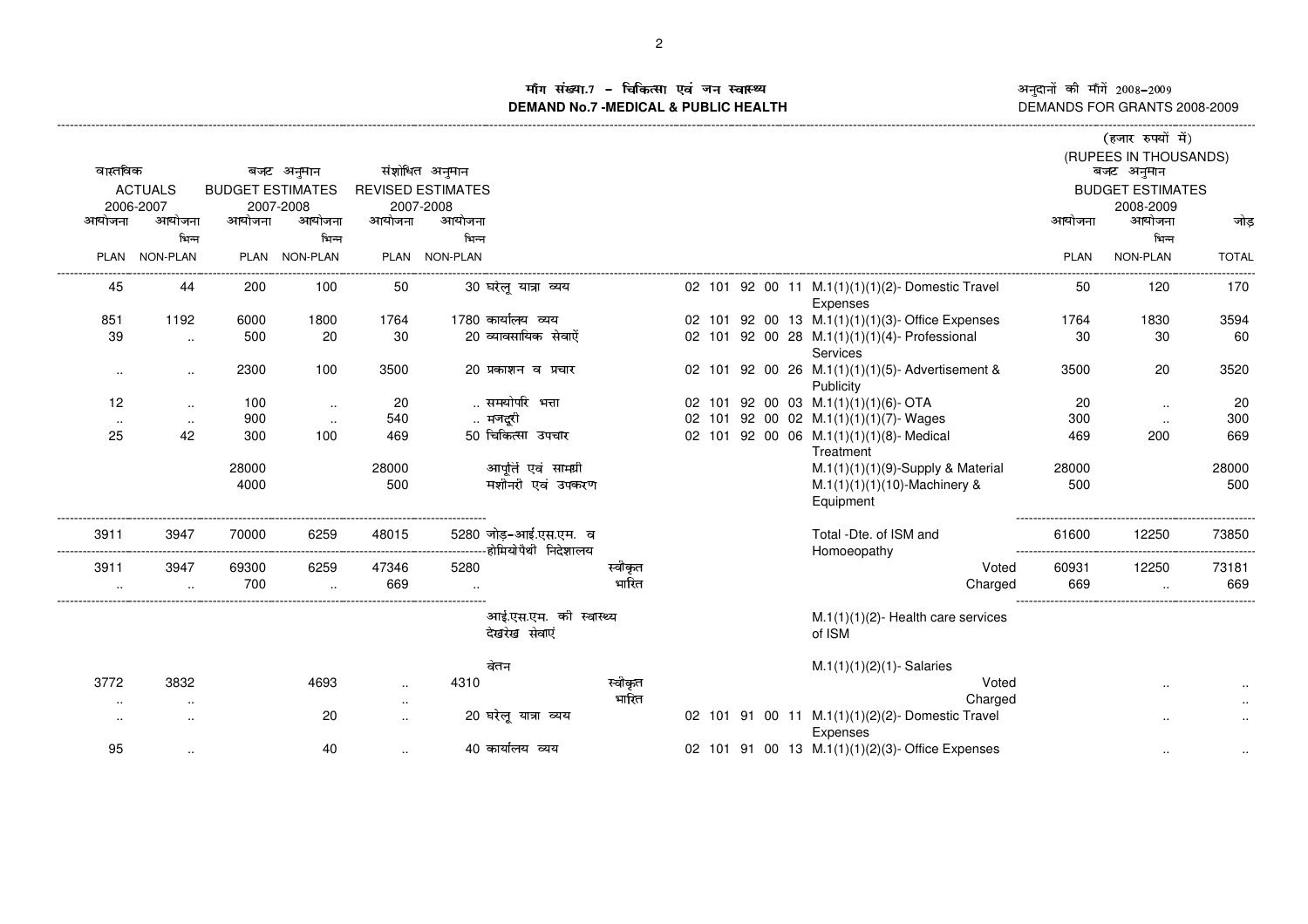ॉग संख्या.7 – चिकित्सा एवं जन स्वास्थ्य<br>IAND No.7 -MEDICAL & DURLIC HEALTH **DEMAND No.7 -MEDICAL & PUBLIC HEALTH**

----------------------------------------------------------------------------------------------------------------------------------------------------------------------------------------------------------------------------------------------------------------------------------------------

»®¯°±²³´®¯ <sup>µ</sup>¶¶·¸ <sup>µ</sup>¶¶¹ DEMANDS FOR GRANTS 2008-2009

|           |                 |                         |               |        |                          |                                                                    |         |  |  |                                                                                      |             | (हजार रुपयों में)                   |              |
|-----------|-----------------|-------------------------|---------------|--------|--------------------------|--------------------------------------------------------------------|---------|--|--|--------------------------------------------------------------------------------------|-------------|-------------------------------------|--------------|
| वास्तविक  |                 |                         | बजट अनुमान    |        | संशोधित अनुमान           |                                                                    |         |  |  |                                                                                      |             | (RUPEES IN THOUSANDS)<br>बजट अनुमान |              |
|           | <b>ACTUALS</b>  | <b>BUDGET ESTIMATES</b> |               |        | <b>REVISED ESTIMATES</b> |                                                                    |         |  |  |                                                                                      |             | <b>BUDGET ESTIMATES</b>             |              |
|           | 2006-2007       |                         | 2007-2008     |        | 2007-2008                |                                                                    |         |  |  |                                                                                      |             | 2008-2009                           |              |
| आयोजना    | आयोजना          | आयोजना                  | आयोजना        | आयोजना | आयोजना                   |                                                                    |         |  |  |                                                                                      | आयोजना      | आयोजना                              | जोड          |
|           | भिन्न           |                         | भिन्न         |        | भिन्न                    |                                                                    |         |  |  |                                                                                      |             | भिन्न                               |              |
| PLAN      | <b>NON-PLAN</b> |                         | PLAN NON-PLAN |        | PLAN NON-PLAN            |                                                                    |         |  |  |                                                                                      | <b>PLAN</b> | <b>NON-PLAN</b>                     | <b>TOTAL</b> |
| 8099      |                 |                         |               |        |                          | सामग्री तथा आपति                                                   |         |  |  | 02 101 91 00 21 M.1(1)(1)(2)(4)-Supplies &<br><b>Materials</b>                       |             |                                     |              |
| 237       | $\cdot$         |                         |               |        |                          | व्यावसायिक सेवाऐं                                                  |         |  |  | 02 101 91 00 28 M.1(1)(1)(2)(5)- Professional<br>Services                            |             |                                     |              |
| $\ddotsc$ |                 |                         |               |        |                          | प्रकाशन व प्रचार                                                   |         |  |  | 02 101 91 00 26 M.1(1)(1)(2)(6)- Advertisement &<br>Publicity                        |             |                                     |              |
| 90        |                 |                         |               |        |                          | मजदूरी                                                             |         |  |  | 02 101 91 00 02 M.1(1)(1)(2)(7)-Wages                                                |             |                                     |              |
|           |                 |                         |               |        |                          | समयोपरि भत्ता                                                      |         |  |  | 00 03 M.1(1)(1)(2)(8)-OTA                                                            |             |                                     |              |
|           |                 |                         |               |        |                          | मशीनरी तथा उपकरण                                                   |         |  |  | 02 102 90 00 52 M.1(1)(1)(2)(9)-Machinary &<br>Equipment                             |             |                                     |              |
|           | 42              |                         | 100           | $\sim$ |                          | 60 चिकित्सा उपचार                                                  |         |  |  | 02 102 90 00 06 M.1(1)(1)(2)(10)- Medical<br>Treatment                               |             |                                     |              |
| 12293     | 3874            |                         | 4853          |        |                          | 4430 जोड़-आई.एस.एम.की<br>स्वास्थ्य देखरेख सेवाएं                   |         |  |  | Total - Health care services<br>of ISM                                               |             |                                     |              |
| 12293     | 3874            |                         | 4853          |        | 4430                     |                                                                    | स्वीकृत |  |  | Voted                                                                                |             |                                     |              |
|           |                 |                         |               |        |                          |                                                                    | भारित   |  |  | Charted                                                                              |             |                                     |              |
|           |                 |                         |               |        |                          | आर्युविज्ञान शिक्षा एवं<br>भारतीय चिकित्सा पद्वति<br>में प्रशिक्षण |         |  |  | $M.1(1)(1)(3)$ - Medical education<br>and training in ISM                            |             |                                     |              |
|           |                 |                         |               |        |                          | चरक औषधीय बाग                                                      |         |  |  | M.1(1)(1)(4)- Charak Medicinal<br>Garden                                             |             |                                     |              |
| 767       |                 |                         |               |        |                          | सूचना, शिक्षा एवं<br>संम्प्रेषण सेवायें                            |         |  |  | 02 101 81 00 42 M.1(1)(1)(5)- Information,<br>education and communication<br>service |             |                                     |              |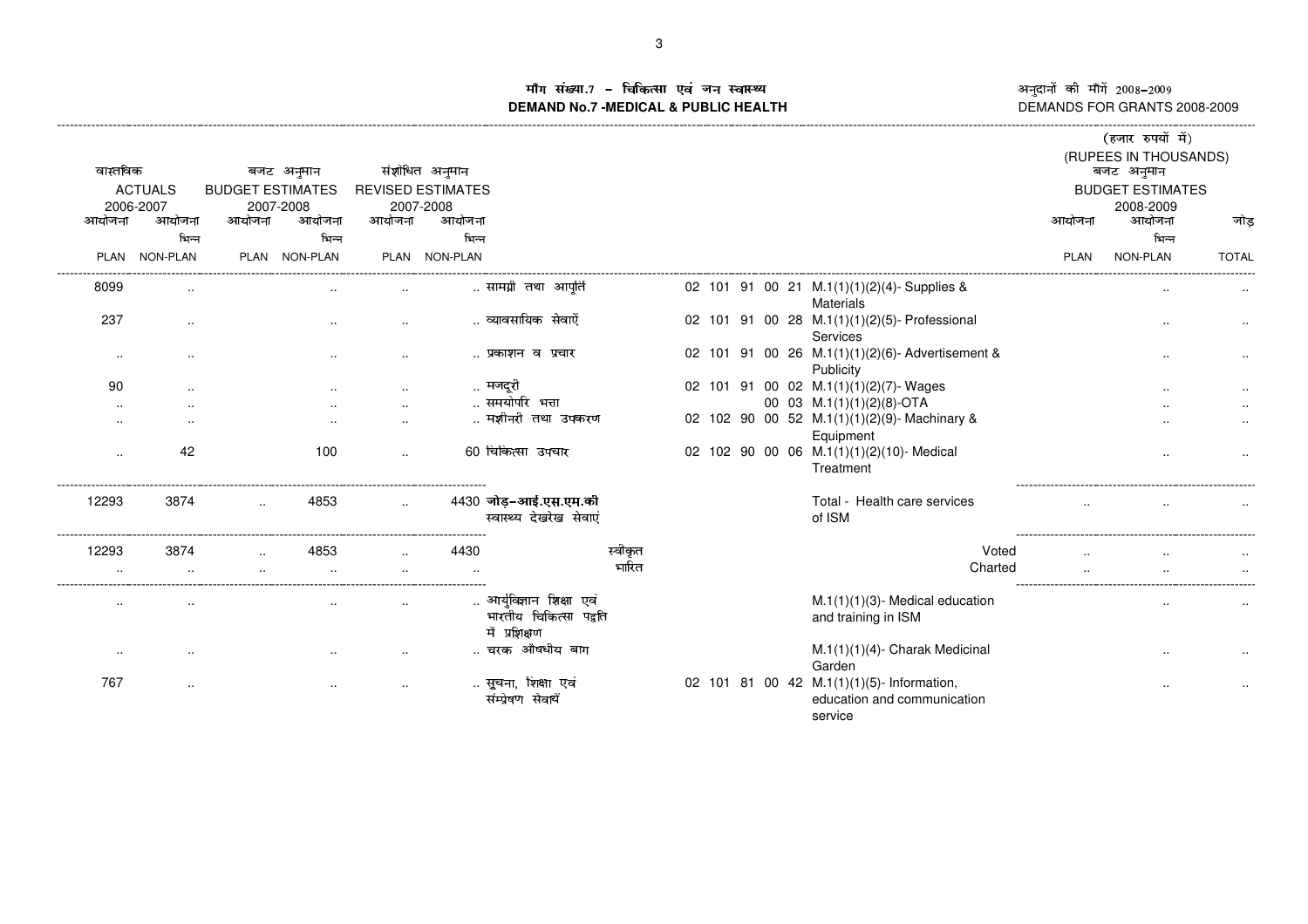ौग संख्या.7 – चिकित्सा एवं जन स्वास्थ्य<br>IAND No.7 MEDICAL & DURLIC HEALTH **DEMAND No.7 -MEDICAL & PUBLIC HEALTH**

----------------------------------------------------------------------------------------------------------------------------------------------------------------------------------------------------------------------------------------------------------------------------------------------

अनुदानों की माँगें 2008–2009 अनुदानों की माँगें 2008–2009<br>DEMANDS FOR GRANTS 2008-2009

| वास्तविक  | <b>ACTUALS</b><br>2006-2007 | <b>BUDGET ESTIMATES</b> | बजट अनुमान<br>2007-2008 |                      | संशोधित अनुमान<br><b>REVISED ESTIMATES</b><br>2007-2008 |                                                                                                |  |                                                                                                       |             | (हजार रुपयों में)<br>(RUPEES IN THOUSANDS)<br>बजट अनुमान<br><b>BUDGET ESTIMATES</b><br>2008-2009 |              |
|-----------|-----------------------------|-------------------------|-------------------------|----------------------|---------------------------------------------------------|------------------------------------------------------------------------------------------------|--|-------------------------------------------------------------------------------------------------------|-------------|--------------------------------------------------------------------------------------------------|--------------|
| आयोजना    | आयोजना                      | आयोजना                  | आयोजना                  | आयोजना               | आयोजना                                                  |                                                                                                |  |                                                                                                       | आयोजना      | आयोजना                                                                                           | जोड          |
|           | भिन्न<br>PLAN NON-PLAN      |                         | भिन्न<br>PLAN NON-PLAN  |                      | भिन्न<br>PLAN NON-PLAN                                  |                                                                                                |  |                                                                                                       | <b>PLAN</b> | भिन्न<br>NON-PLAN                                                                                | <b>TOTAL</b> |
| 1000      |                             |                         |                         |                      |                                                         | भारतीय चिक्तिसा<br>पद्वति एवं<br>होमियोपैथी के लिये<br>गैर सरकारी संस्थानों                    |  | 02 101 81 00 31 M.1(1)(1)(6) Grant-in-aid<br>to NGOs for ISM and<br>Homeopathy                        |             |                                                                                                  |              |
|           |                             |                         |                         |                      |                                                         | को सहायता अनुदान                                                                               |  |                                                                                                       |             |                                                                                                  |              |
| $\ddotsc$ | $\ddotsc$                   | 6000                    | $\ddot{\phantom{a}}$    | 2500                 |                                                         | भारतीय चिकित्सा<br>पद्वति के संस्थानों                                                         |  | 02 101 72 00 31 M.1(1)(1)(7)-Grant-in-aid to<br>ISM Institutions.                                     | 2500        | $\cdot$ .                                                                                        | 2500         |
| $\cdots$  |                             |                         |                         |                      |                                                         | को सहायता अनुदान<br>जैव चिकित्सा अवशिष्ट<br>प्रबंधन                                            |  | $M.1(1)(1)(8)$ - Bio-Medical<br>Waste Management                                                      |             |                                                                                                  |              |
| 2500      |                             |                         |                         |                      |                                                         | अनुसंधान, विकास एंव<br>गणवत्ता नियत्रण                                                         |  | 02 101 68 00 42 M.1(1)(1)(9)- Research,<br>development and quality control                            |             |                                                                                                  |              |
| $\ddotsc$ |                             |                         |                         |                      |                                                         | आर्युवैदिक एवं यूनानी<br>के सामान्य चिकित्सकों<br>की सहायता से<br>स्वास्थ्य देख भाल<br>प्रणाली |  | 02 101 67 00 42 M.1(1)(1)(10)- Health care system<br>with the help of general<br>practitioners of A&U |             |                                                                                                  |              |
|           |                             |                         |                         |                      |                                                         | राजकीय आर्युवैदिक संस्थान,<br>खेड़ा डाबर                                                       |  | M.1(1)(1)(11)- Rajkiya Ayurvedic<br>Sansthan at Khera Dabur                                           |             |                                                                                                  |              |
| 108       |                             | 2800                    |                         |                      |                                                         | वेतन                                                                                           |  | $M.1(1)(1)(11)(1)$ - Salaries                                                                         |             |                                                                                                  |              |
|           |                             | 5000                    |                         | $\ddot{\phantom{a}}$ |                                                         | कार्यालय ब्यय                                                                                  |  | $M.1(1)(1)(11)(2)$ - Office Expenses                                                                  |             |                                                                                                  |              |
|           |                             | 50                      |                         |                      |                                                         | चिकित्सा उपचार                                                                                 |  | $M.1(1)(1)(11)(3)$ - Medical<br>Treatment                                                             |             |                                                                                                  |              |
|           |                             | 300                     |                         |                      |                                                         | घरेलु यात्रा व्यय                                                                              |  | $M.1(1)(1)(11)(4)$ - Domestic Travel<br>Expenses                                                      |             |                                                                                                  |              |
|           |                             | 300                     |                         |                      |                                                         | व्यवसायिक सेवाएं                                                                               |  | $M.1(1)(1)(11)(5)$ - Professional<br>Services                                                         |             |                                                                                                  |              |
|           |                             | 50                      |                         |                      |                                                         | समयोपरि भत्ता                                                                                  |  | $M.1(1)(1)(11)(6)$ - OTA                                                                              |             |                                                                                                  |              |
|           |                             | 10000                   |                         |                      |                                                         | मशीनरी एवं उपकरण                                                                               |  | M.1(1)(1)(11)(7)- Machinery &<br>Equipment                                                            |             |                                                                                                  |              |
|           |                             | 1500                    |                         |                      |                                                         | किराया महशूल एवं कर                                                                            |  | $M.1(1)(1)(11)(8)$ - Rent Rate &<br>Taxes                                                             |             |                                                                                                  |              |
| 108       |                             | 20000                   |                         |                      |                                                         | जोड़–राजकीय आर्युवैदिक                                                                         |  | Total - Rajkiya Ayurvedic<br>Sansthan at Khera Dabur                                                  |             |                                                                                                  |              |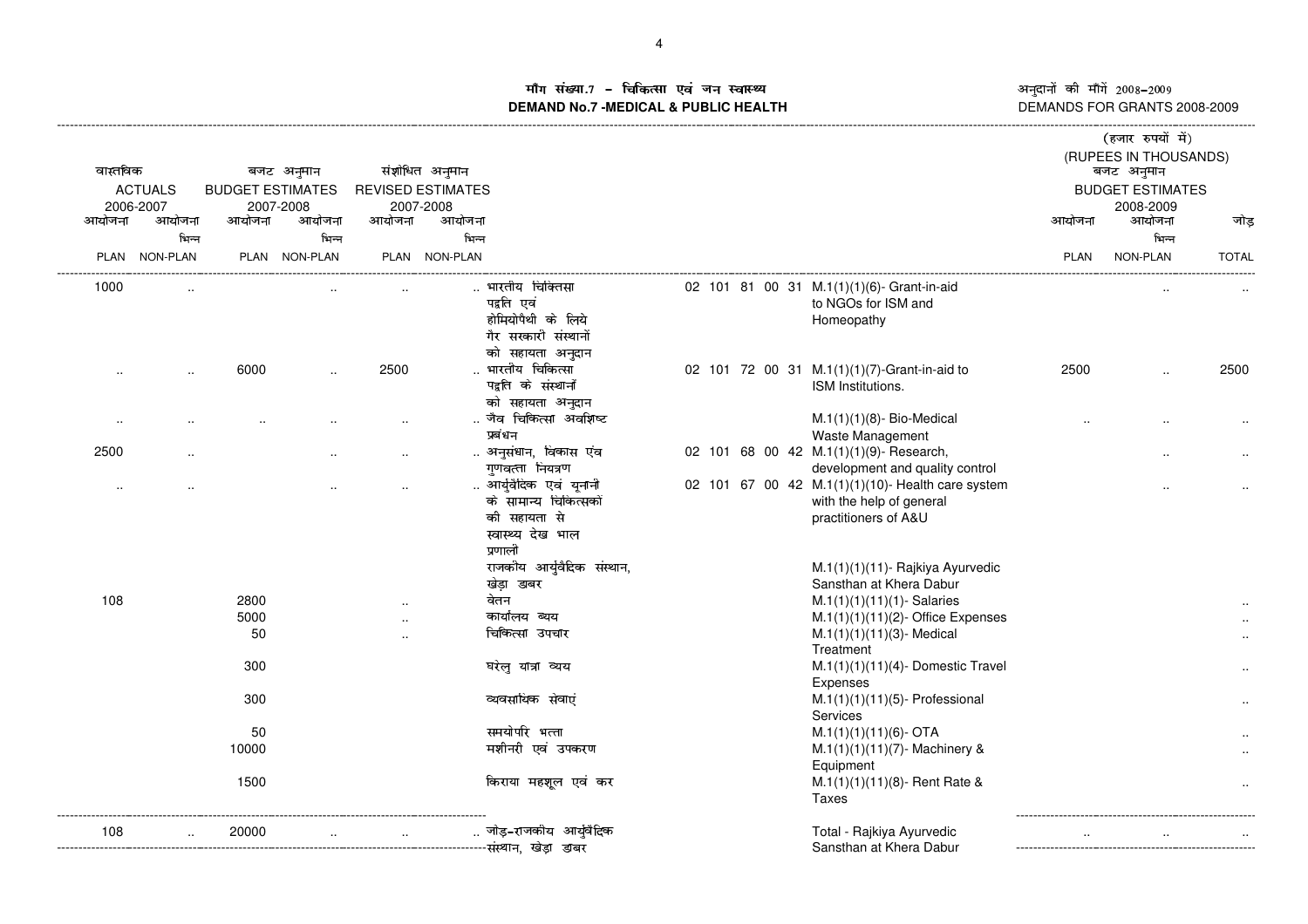अनुदानों की माँगें 2008–2009 अनुदानों की माँगें 2008–2009<br>DEMANDS FOR GRANTS 2008-2009 کا DEMANDS FOR GRANTS 2008-2009

## ौग संख्या.7 – चिकित्सा एवं जन स्वास्थ्य<br>IAND No.7 MEDICAL & DURLIC HEALTH **DEMAND No.7 -MEDICAL & PUBLIC HEALTH**

|           |                     |                         |                      |        |                          |                                                                    |         |  |  |                                                                               |             | (हजार रुपयों में)       |              |
|-----------|---------------------|-------------------------|----------------------|--------|--------------------------|--------------------------------------------------------------------|---------|--|--|-------------------------------------------------------------------------------|-------------|-------------------------|--------------|
|           |                     |                         |                      |        |                          |                                                                    |         |  |  |                                                                               |             | (RUPEES IN THOUSANDS)   |              |
| वास्तविक  |                     |                         | बजट अनुमान           |        | संशोधित अनुमान           |                                                                    |         |  |  |                                                                               |             | बजट अनुमान              |              |
|           | <b>ACTUALS</b>      | <b>BUDGET ESTIMATES</b> |                      |        | <b>REVISED ESTIMATES</b> |                                                                    |         |  |  |                                                                               |             | <b>BUDGET ESTIMATES</b> |              |
| आयोजना    | 2006-2007<br>आयोजना | आयोजना                  | 2007-2008<br>आयोजना  | आयोजना | 2007-2008<br>आयोजना      |                                                                    |         |  |  |                                                                               | आयोजना      | 2008-2009<br>आयोजना     | जोड़         |
|           | भिन्न               |                         | भिन्न                |        | भिन्न                    |                                                                    |         |  |  |                                                                               |             | भिन्न                   |              |
|           | PLAN NON-PLAN       |                         | PLAN NON-PLAN        |        | PLAN NON-PLAN            |                                                                    |         |  |  |                                                                               | <b>PLAN</b> | NON-PLAN                | <b>TOTAL</b> |
|           |                     |                         |                      |        |                          |                                                                    |         |  |  |                                                                               |             |                         |              |
|           |                     |                         |                      | 24500  |                          | खेडा डाबर में दिल्ली<br>आयूर्वेदिक चरक संस्थान को<br>सहायता अनुदान |         |  |  | M.1(1)(1)(12)- GIA to Delhi<br>Ayurvedhic Charak Sansthan<br>at Khera Dabur   | 290000      |                         | 290000       |
| 20579     | 7821                | 96000                   | 11112                | 75015  |                          | 9710 जोड़–आयुर्वेद                                                 |         |  |  | Total - Ayurveda                                                              | 354100      | 12250                   | 366350       |
| 20579     | 7821                | 95300                   | 11112                | 74346  | 9710                     |                                                                    | स्वीकृत |  |  | Voted                                                                         | 353431      | 12250                   | 365681       |
| $\ddotsc$ | $\sim$              | 700                     | $\cdot$ .            | 669    |                          |                                                                    | भारित   |  |  | Charged                                                                       | 669         | $\sim$                  | 669          |
| 14752     | $\cdot$ .           |                         |                      |        |                          | होमियोपैथी<br>होमियोपैथी औषधालय/<br>ईकाइयां                        |         |  |  | M.1(1)(2)- Homoeopathy<br>$M.1(1)(2)(1)$ - Homoeopathic<br>Dispensaries/Units |             |                         |              |
|           |                     |                         |                      |        |                          | होमियोपैथी निदेशालय                                                |         |  |  | $M.1(1)(2)(2)$ - Directorate of<br>Homoeopathy                                |             |                         |              |
|           |                     |                         |                      |        |                          | होमियोपैथी औषधालय                                                  |         |  |  | $M.1(1)(2)(3)$ - Homoeopathic<br>Dispensaries                                 |             |                         |              |
|           | 41844               | 14500                   | 42780                | 15500  | 43340 वेतन               |                                                                    |         |  |  | 02 102 79 00 01 M.1(1)(2)(3)(1)-Salaries                                      | 27000       | 55900                   | 82900        |
|           | 9                   | 200                     | 50                   | 200    |                          | 50 घरेलू यात्रा व्यय                                               |         |  |  | 02 102 79 00 11 M.1(1)(2)(3)(2)-Domestic Travel<br>Expenses                   | 200         | 100                     | 300          |
|           | 696                 | 1000                    | 900                  | 1300   |                          | 900 कार्यालय व्यय                                                  |         |  |  | 02 102 79 00 13 M.1(1)(2)(3)(3)-Office Expenses                               | 1300        | 900                     | 2200         |
|           | 1428                | 2500                    | 2500                 | 2500   |                          | 2500 सामग्री तथा आपूर्ति                                           |         |  |  | 02 102 79 00 21 M.1(1)(2)(3)(4)-Supplies &<br>Material.                       | 2500        | 2500                    | 5000         |
|           | $\ddotsc$           | 100                     | 50                   | 60     |                          | 50 व्यावसायिक सेवायें                                              |         |  |  | 02 102 79 00 28 M.1(1)(2)(3)(5)- Professional<br>Services                     | 60          | 50                      | 110          |
|           | 44                  | 200                     | 100                  | 1600   |                          | 100 विज्ञापन व प्रचार                                              |         |  |  | 02 102 79 00 26 M.1(1)(2)(3)(6)- Advertisement                                | 1600        | 150                     | 1750         |
|           | $\ldots$            | 300                     | $\ddot{\phantom{a}}$ | 600    |                          | मशीनरी तथा उपकरण                                                   |         |  |  | & Publicity<br>02 102 79 00 52 M.1(1)(2)(3)(7)-Machinery &<br>Equipment       | 600         | $\ddot{\phantom{a}}$    | 600          |
|           | $\cdot$ .           | $\cdots$                | $\cdot$ .            | 40     |                          | समयोपरि भत्ता                                                      |         |  |  | 02 102 79 00 03 M.1(1)(2)(3)(8)- OTA                                          | 40          | $\ldots$                | 40           |
|           | $\cdot$ .           | 2000                    |                      | 1200   |                          | मजदूरी                                                             |         |  |  | 02 102 79 00 02 M.1(1)(2)(3)(9)-Wages                                         | 1200        |                         | 1200         |
|           | 269                 | 200                     | 577                  | 200    |                          | 550 चिकित्सा उपचार                                                 |         |  |  | 02 102 79 00 06 M.1(1)(2)(3)(10)-Medical<br>Treatment                         | 200         | 550                     | 750          |
|           |                     |                         |                      |        |                          |                                                                    |         |  |  |                                                                               |             |                         |              |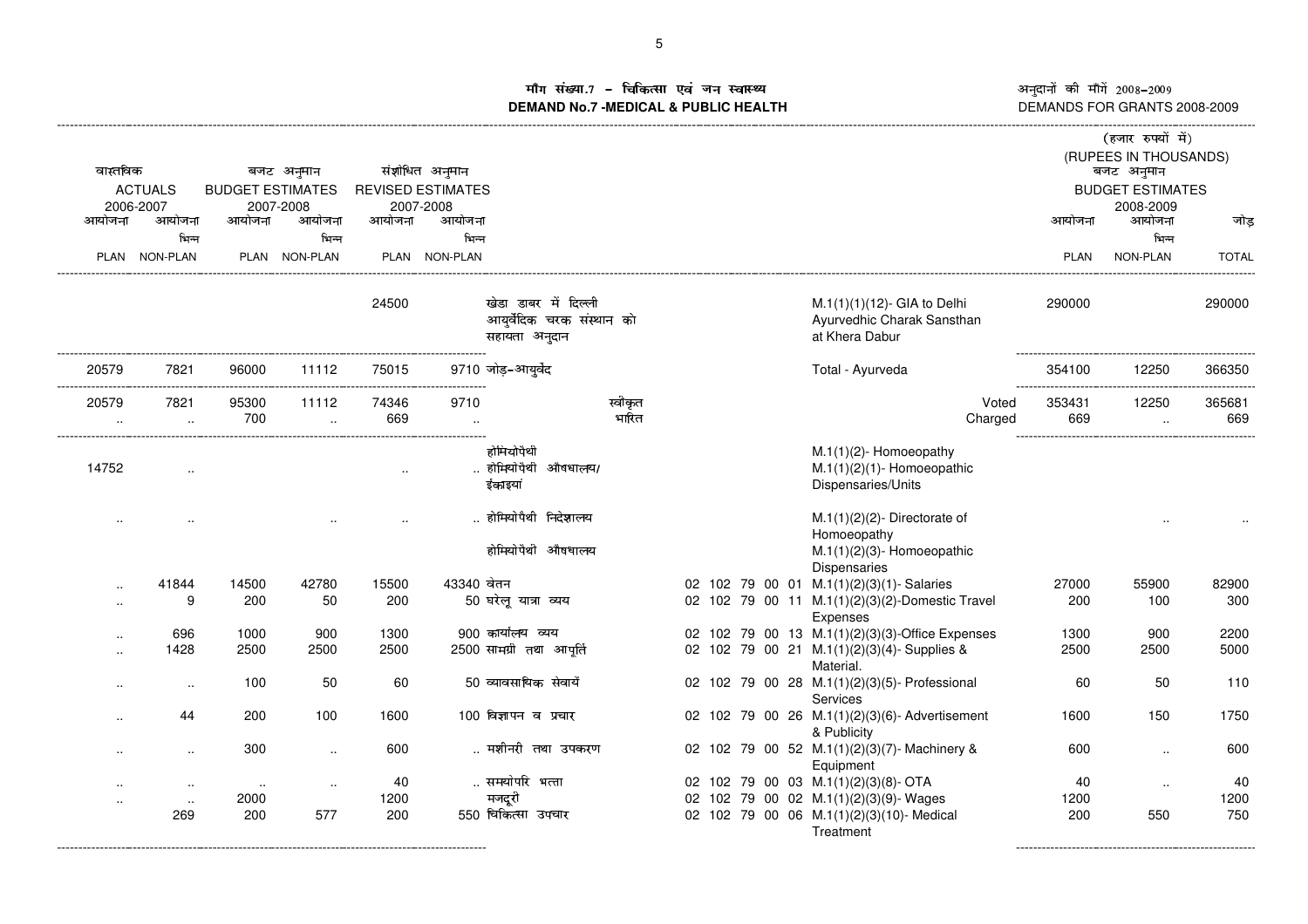iग संख्या.7 – चिकित्सा एवं जन स्वास्थ्य<br>IAND No.7 MEDICAL & DURLIC HEALTH **DEMAND No.7 -MEDICAL & PUBLIC HEALTH**

अनुदानों की माँगें 2008–2009<br>DEMANDS FOR GRANTS 2008-2009

|           |                |                         |                      |        |                          |                                                                                                             |                    |                                                                                                                                                                             |             | (हजार रुपयों में)                   |              |
|-----------|----------------|-------------------------|----------------------|--------|--------------------------|-------------------------------------------------------------------------------------------------------------|--------------------|-----------------------------------------------------------------------------------------------------------------------------------------------------------------------------|-------------|-------------------------------------|--------------|
| वास्तविक  |                |                         | बजट अनुमान           |        | संशोधित अनुमान           |                                                                                                             |                    |                                                                                                                                                                             |             | (RUPEES IN THOUSANDS)<br>बजट अनुमान |              |
|           | <b>ACTUALS</b> | <b>BUDGET ESTIMATES</b> |                      |        | <b>REVISED ESTIMATES</b> |                                                                                                             |                    |                                                                                                                                                                             |             | <b>BUDGET ESTIMATES</b>             |              |
|           | 2006-2007      |                         | 2007-2008            |        | 2007-2008                |                                                                                                             |                    |                                                                                                                                                                             |             | 2008-2009                           |              |
| आयोजना    | आयोजना         | आयोजना                  | आयोजना               | आयोजना | आयोजना                   |                                                                                                             |                    |                                                                                                                                                                             | आयोजना      | आयोजना                              | जोड          |
|           | भिन्न          |                         | भिन्न                |        | भिन्न                    |                                                                                                             |                    |                                                                                                                                                                             |             | भिन्न                               |              |
|           | PLAN NON-PLAN  |                         | PLAN NON-PLAN        |        | PLAN NON-PLAN            |                                                                                                             |                    |                                                                                                                                                                             | <b>PLAN</b> | NON-PLAN                            | <b>TOTAL</b> |
|           | 44290          | 21000                   | 46957                | 23200  |                          | 47490 जोड़-होमियोपैथी                                                                                       |                    | Total - Homoeopathic Dispensaries                                                                                                                                           | 34700       | 60150                               | 94850        |
| 400       | $\sim$         |                         | $\ldots$             | $\sim$ |                          | दिल्ली होम्योपैथिक<br>अनुसन्धान परिषद                                                                       |                    | 02 102 89 00 42 M.1(1)(2)(4)-Delhi Homoeopathic<br><b>Research Council</b>                                                                                                  |             |                                     |              |
| $\ddotsc$ | 535            | 1500                    | 800                  | 1200   |                          | 800 होमियापैथीक संस्थानों को<br>सहायता अनुदान                                                               |                    | $M.1(1)(2)(5)$ -Grant -in-aid to<br>Homoeopathic Institutions                                                                                                               | 1200        | 800                                 | 2000         |
| 270       | $\cdot$        |                         | $\ddot{\phantom{a}}$ |        |                          | होमियापैथीक औषधालयों<br>को सहायता अनुदान                                                                    |                    | $M.1(1)(2)(6)$ -Grant-in-aid to<br>Homoeopathy Dispensaries.                                                                                                                |             |                                     |              |
| 116       |                |                         |                      |        |                          | होमियोपैथी के अध्यापकों<br>एवं काय चिकित्सों के<br>लिए उच्चीकरण कार्यकम                                     |                    | $M.1(1)(2)(7)$ -Professional<br>upgradation programme for Teachers<br>and physicians of Homoeopathy                                                                         |             |                                     |              |
|           |                | 122                     |                      | 100    |                          | स्नातक विघालयों के<br>अन्तर्गत होमियोपैथी<br>एवं भारतीय औषधि<br>पद्वति का विकास<br>(सी.एस.एस)               |                    | 02 102 68 00 42 M.1(1)(2)(8)- Development of<br>Indian Systems of Medicines<br>and Homoeopathy Under<br>Graduate College (CSS)                                              | 100         |                                     | 100          |
| 11        |                |                         |                      |        |                          | जैव चिकित्सा अवशिष्ट<br>प्रबंधन<br>अन्य प्रणालियां                                                          |                    | M.1(1)(2)(9)- Bio Medical<br>Waste Management<br>M.1(1)(3)- Other Systems                                                                                                   |             |                                     |              |
| 1374      |                |                         |                      |        |                          | दिल्ली भारतीय चिकित्सा<br>परिषद को सहायता<br>अनुदान<br>सार्वजनिक स्वास्थ्य<br>रोगों का बचाव एवं<br>नियंत्रण | 06<br>06 104<br>06 | 200 96 97 31 M.1(1)(3)(1)- Grant-in-aid to Delhi<br>Bhartiya Chikitsa Parishad<br>M.1(2)- Public Health<br>$M.1(2)(1)$ - Pervention and<br>104 00 00 01 control of diseases |             |                                     |              |
|           |                | 9500                    |                      | 9500   |                          | खाद्य एवं औषधि<br>परीक्षण प्रयोगशालाओं<br>को वित्तीय सहायता<br>(सी.एस.एस)                                   |                    | 06 103 00 00 31 M.1(2)(1)(1)- Financial assistance<br>to Food & Drug Testing<br>Laboratories (CSS)                                                                          | 9500        |                                     | 9500         |
| 335       |                | 234                     |                      | 235    |                          | प्रशिक्षण<br>सेवाकाल पुर्नदिशा-निर्देश<br>प्रशिक्षण कार्यकम<br>(सी.एस.एस)                                   |                    | $M.1(2)(2)$ - Training<br>$M.1(2)(2)(1)$ - Reorientation<br>in-service training programme<br>(CSS)                                                                          | 200         |                                     | 200          |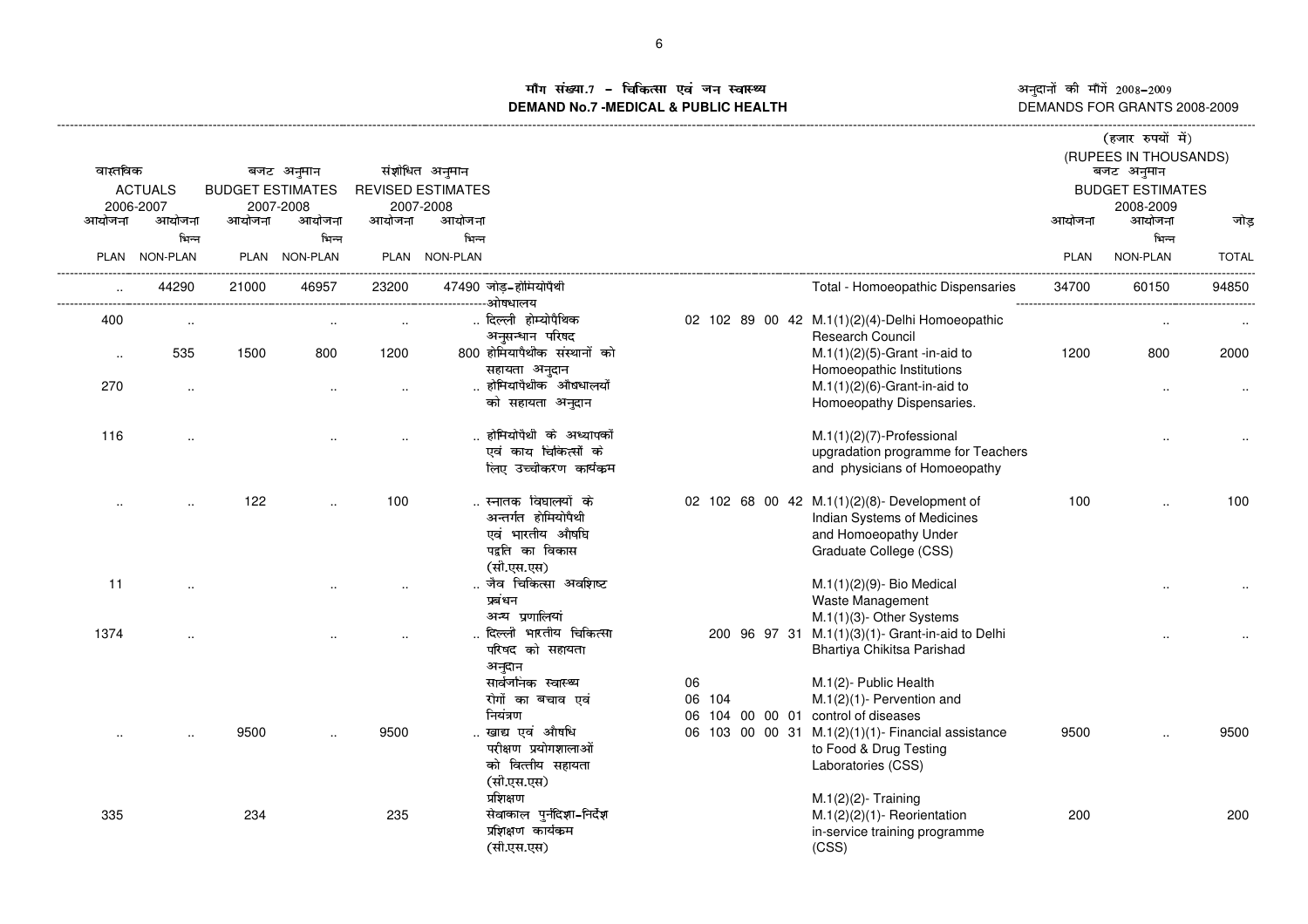ौग संख्या.7 – चिकित्सा एवं जन स्वास्थ्य<br>IAND No.7 MEDICAL & DURLIC HEALTH **DEMAND No.7 -MEDICAL & PUBLIC HEALTH**

अनुदानों की माँगें 2008–2009<br>DEMANDS FOR GRANTS 2008-2009 DEMANDS FOR GRANTS 2008-2009

---------------------------------------------------------

|             |                 |                         |               |        |                          |                               |         |        |                 |                                                   |                                         |             | (हजार रुपयों में)                   |              |
|-------------|-----------------|-------------------------|---------------|--------|--------------------------|-------------------------------|---------|--------|-----------------|---------------------------------------------------|-----------------------------------------|-------------|-------------------------------------|--------------|
| वास्तविक    |                 |                         | बजट अनुमान    |        | संशोधित अनुमान           |                               |         |        |                 |                                                   |                                         |             | (RUPEES IN THOUSANDS)<br>बजट अनुमान |              |
|             | <b>ACTUALS</b>  | <b>BUDGET ESTIMATES</b> |               |        | <b>REVISED ESTIMATES</b> |                               |         |        |                 |                                                   |                                         |             | <b>BUDGET ESTIMATES</b>             |              |
|             | 2006-2007       |                         | 2007-2008     |        | 2007-2008                |                               |         |        |                 |                                                   |                                         |             | 2008-2009                           |              |
| आयोजना      | आयोजना          | आयोजना                  | आयोजना        | आयोजना | आयोजना                   |                               |         |        |                 |                                                   |                                         | आयोजना      | आयोजना                              | जोड          |
|             | भिन्न           |                         | भिन्न         |        | भिन्न                    |                               |         |        |                 |                                                   |                                         |             | भिन्न                               |              |
| <b>PLAN</b> | <b>NON-PLAN</b> |                         | PLAN NON-PLAN |        | PLAN NON-PLAN            |                               |         |        |                 |                                                   |                                         | <b>PLAN</b> | <b>NON-PLAN</b>                     | <b>TOTAL</b> |
|             |                 |                         |               |        |                          | चिकित्सा शिक्षा, प्रशिक्षण    |         | 05     |                 |                                                   |                                         |             |                                     |              |
|             |                 |                         |               |        |                          | एवं अनुसंधान                  |         |        |                 | M.1(3)- Medical Education,<br>Training & Research |                                         |             |                                     |              |
|             |                 |                         |               |        |                          | आयुर्वेद                      |         | 05 101 |                 | $M.1(3)(1)$ - Ayurveda                            |                                         |             |                                     |              |
|             |                 |                         |               |        |                          | सहायता अनुदान                 |         |        |                 | 05 101 88 00 42 M.1(3)(1)(1)- Grant-in-aid(CSS)   |                                         |             |                                     |              |
|             |                 |                         |               |        |                          | (सी.एस.एस.)                   |         |        |                 |                                                   |                                         |             |                                     |              |
|             |                 |                         |               |        |                          | आयुष संस्थानों/कालेजों        |         |        |                 | $M.1(3)(1)(2)$ - Development and                  |                                         |             |                                     |              |
|             |                 |                         |               |        |                          | का विकास एवं                  |         |        |                 | upgradation of AYUSH Institutions/                |                                         |             |                                     |              |
|             |                 |                         |               |        |                          | उच्चीकरण                      |         |        |                 | Colleges.                                         |                                         |             |                                     |              |
|             |                 | 15000                   |               | 15000  |                          | सहायता अनुदान                 |         |        |                 | $M.1(3)(1)(2)(1)$ - Grant-in-aid(CSS)             |                                         | 12000       |                                     | 12000        |
|             |                 |                         |               |        |                          | (सी.एस.एस.)                   |         |        |                 |                                                   |                                         |             |                                     |              |
| 1368        |                 | 1400                    |               | 1400   |                          | आयुश औषधालयों को              |         |        |                 |                                                   | $M.1(3)(1)(2)(2)$ - Essential medicines | 1400        |                                     | 1400         |
|             |                 |                         |               |        |                          | आवश्यक औषधियां                |         |        |                 | to AYUSH Dispenseries (CSS)                       |                                         |             |                                     |              |
|             |                 |                         |               |        |                          | (सी.एस.एस.)                   |         |        |                 |                                                   |                                         |             |                                     |              |
|             |                 |                         |               |        |                          | अन्य प्रणालियां               |         | 05 200 |                 | M.1(3)(2)- Other Systems                          |                                         |             |                                     |              |
|             |                 |                         |               |        |                          | सूचना तकनिकी का               |         |        | 05 200 94       | $M.1(3)(2)(1)$ - Implementation of                |                                         |             |                                     |              |
|             |                 |                         |               |        |                          | कार्यान्वयन                   |         |        |                 | Information Technology                            |                                         |             |                                     |              |
| 204         |                 | 205                     |               | 205    |                          | आ.यू.तिब्बिया कालेज           |         |        | 05 200 94 99 31 | $M.1(3)(2)(1)(1)$ - Grant-in-aid to               |                                         | 200         |                                     | 200          |
|             |                 |                         |               |        |                          | को सहायता अनुदान              |         |        |                 | A & U Tibbia College (CSS)                        |                                         |             |                                     |              |
|             |                 |                         |               |        |                          | (सी.एस.एस.)                   |         |        |                 |                                                   |                                         |             |                                     |              |
| 39409       | 52646           | 144961                  | 58869         | 125855 |                          | 58000 जोड़-मुख्य शीर्ष "2210" |         |        |                 | TOTAL - MAJOR HEAD"2210"                          |                                         | 413400      | 73200                               | 486600       |
| 39409       | 52646           | 144261                  | 58869         | 125186 | 58000                    |                               | स्वीकृत |        |                 |                                                   | Voted                                   | 412731      | 73200                               | 485931       |
|             |                 | 700                     |               | 669    |                          |                               | भारित   |        |                 |                                                   | Charged                                 | 669         | -----------------------------       | 669          |
| 39409       | 52646           | 144961                  | 58869         | 125855 |                          | 58000 जोड-राजस्व भागः         |         |        |                 | TOTAL - REVENUE SECTION                           |                                         | 413400      | 73200                               | 486600       |
| 39409       | 52646           | 144261                  | 58869         | 125186 | 58000                    |                               | स्वीकृत |        |                 |                                                   | Voted                                   | 412731      | 73200                               | 485931       |
|             | $\cdot$ .       | 700                     | $\ldots$      | 669    |                          |                               | भारित   |        |                 |                                                   | Charged                                 | 669         |                                     | 669          |

------------------------------------------------------------------------------------------------------